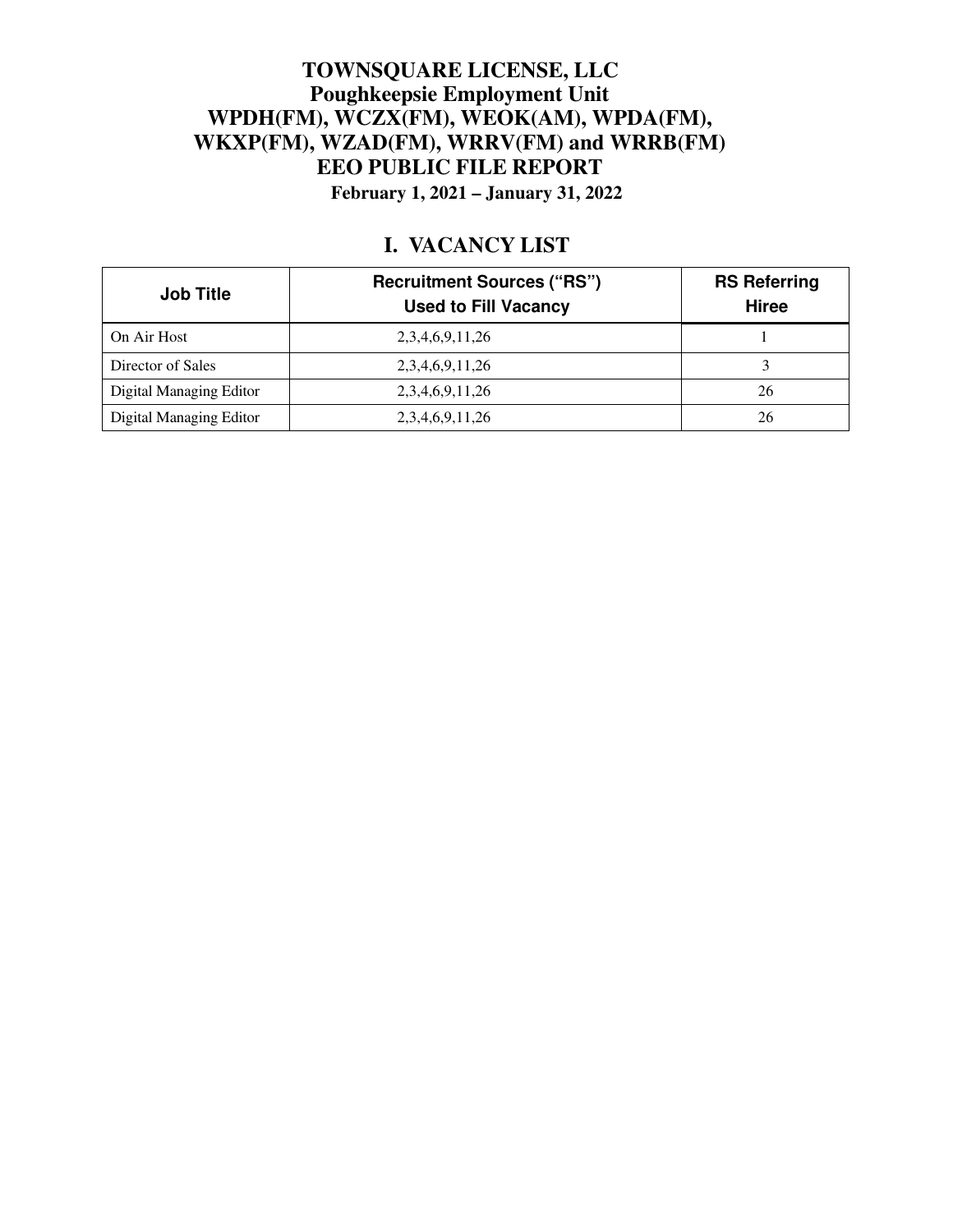### **TOWNSQUARE LICENSE, LLC Poughkeepsie Employment Unit EEO PUBLIC FILE REPORT February 1, 2021 – January 31, 2022**

# **II. MASTER RECRUITMENT SOURCE LIST (MRSL)**

| <b>RS</b><br><b>Number</b> | <b>RS Information</b>                                                                                                                                 | <b>Source Entitled to</b><br><b>Vacancy</b><br><b>Notification</b><br>(Yes/No) | No. of<br><b>Interviewees</b><br><b>Referred by RS</b><br><b>Over Reporting</b><br><b>Period</b> |
|----------------------------|-------------------------------------------------------------------------------------------------------------------------------------------------------|--------------------------------------------------------------------------------|--------------------------------------------------------------------------------------------------|
| 1                          | <b>New York State Department of Labor</b><br>233 Main Street<br>Poughkeepsie, NY 12601<br>(845) 473-9253, fax (845) 471-6942<br>www.labor.state.ny.us | $\mathbf N$                                                                    | $\boldsymbol{0}$                                                                                 |
| 2                          | <b>Townsquare Media Employment Opportunities</b><br>Website<br>www.townsquaremedia.com                                                                | N                                                                              | $\mathbf{0}$                                                                                     |
| 3                          | Linkedin (via<br>Greenhouse)                                                                                                                          | $\mathbf N$                                                                    | 10                                                                                               |
| $\overline{4}$             | Ziprecruiter.com                                                                                                                                      | ${\bf N}$                                                                      | $\overline{0}$                                                                                   |
| 5                          | Regional Help Wanted, Inc.<br>www.hudsonvalleyhelpwanted.com<br>9100 East Panorama Drive, Suite 250<br>Englewood, CO 80112<br>$(800)$ 365-8630        | N                                                                              | $\theta$                                                                                         |
| 6                          | <b>Indeed.com</b> (via Greenhouse)<br>http://www.indeed.com                                                                                           | ${\bf N}$                                                                      | 12                                                                                               |
| 7                          | <b>New York State Broadcasters Assn.</b><br>1805 Western Avenue<br>Albany, NY 12203<br>Contact: Dick Novik (518) 456-8943<br>www.nysbroadcasters.org  | N                                                                              | $\overline{0}$                                                                                   |
| 8                          | <b>Traffic Directors Guild of America</b><br>26000 Avenida Aeropuerto<br>Building 114<br>San Juan Capistrano, CA 92675                                | $\mathbf N$                                                                    | $\boldsymbol{0}$                                                                                 |
| 9                          | Careerbuilder.com                                                                                                                                     | N                                                                              | $\boldsymbol{0}$                                                                                 |
| $10\,$                     | <b>Poughkeepsie Journal</b><br>Career Builder<br>85 Civic Center<br>Poughkeepsie, NY 12601                                                            | ${\bf N}$                                                                      | $\overline{0}$                                                                                   |
| 11                         | <b>Glassdoor</b>                                                                                                                                      | ${\bf N}$                                                                      | $\overline{0}$                                                                                   |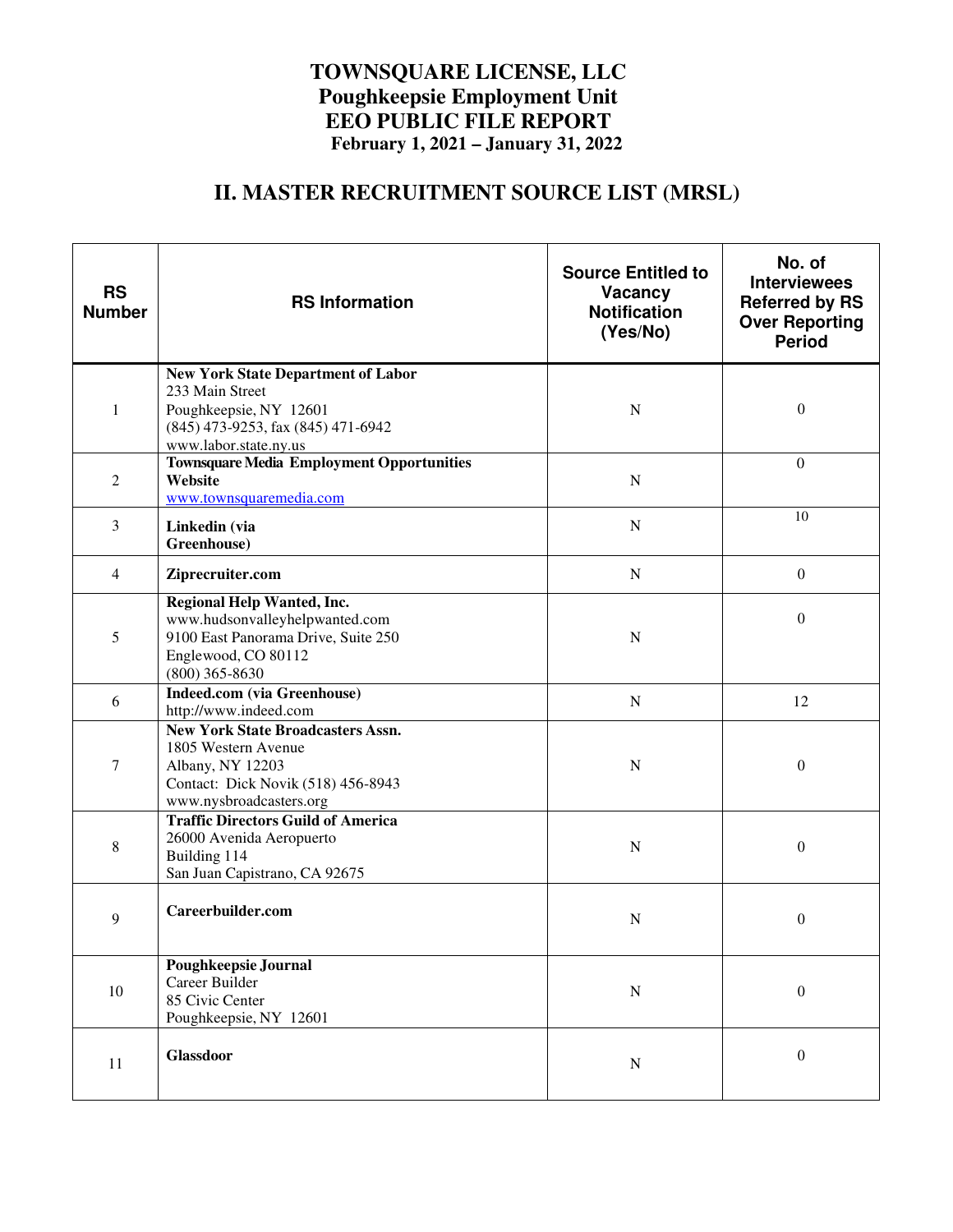| <b>RS</b><br><b>Number</b> | <b>RS Information</b>                                                                                                                                                                     | <b>Source Entitled to</b><br>Vacancy<br><b>Notification</b><br>(Yes/No) | No. of<br><b>Interviewees</b><br><b>Referred by RS</b><br><b>Over Reporting</b><br><b>Period</b> |
|----------------------------|-------------------------------------------------------------------------------------------------------------------------------------------------------------------------------------------|-------------------------------------------------------------------------|--------------------------------------------------------------------------------------------------|
| 12                         | <b>Dutchess County Community College (SUNY Orange)</b><br><b>Career Center</b><br>53 Pendell Road<br>Poughkeepsie, NY 12601                                                               | N                                                                       | $\boldsymbol{0}$                                                                                 |
| 13                         | <b>Marist College</b><br><b>Career Center</b><br>3399 North Road<br>Poughkeepsie NY 12601                                                                                                 | N                                                                       | $\boldsymbol{0}$                                                                                 |
| 14                         | <b>Mount Saint Mary College</b><br><b>Career Center</b><br>300 Powell Avenue<br>Newburgh, NY 12550                                                                                        | N                                                                       | $\boldsymbol{0}$                                                                                 |
| 15                         | <b>New School of Radio and Television</b><br>50 Colvin Avenue<br>Albany, NY 12260<br>Contact: Jim - (518) 438-7682                                                                        | N                                                                       | $\boldsymbol{0}$                                                                                 |
| 16                         | <b>State University of New York (SUNY) at Rockland</b><br><b>County Career Services</b><br>145 College Road<br>Suffern, NY 10901<br>$(845)$ 574-4125                                      | N                                                                       | $\theta$                                                                                         |
| 17                         | <b>State University of New York at New Paltz</b><br>Career Development Center<br>SUNY New Paltz, NY 12561<br>www.newpaltz.edu/careers                                                     | N                                                                       | $\boldsymbol{0}$                                                                                 |
| 18                         | <b>Illinois Center for Broadcasting</b><br>Placement Office (On-air or technical positions only)<br>455 Eisenhower Lane South, Suite 200<br>Lombard, IL 60148<br>(630)916-1700, ext. 3114 | N                                                                       | $\boldsymbol{0}$                                                                                 |
| 19                         | <b>Mid Hudson Library System</b><br>Job Information Centers Coordinator<br>103 Market Street<br>Poughkeepsie, NY 12601                                                                    | N                                                                       | $\overline{0}$                                                                                   |
| 20                         | <b>All Access Music Group</b><br>www.AllAccess.com<br>28955 Pacific Coast HWY, Suite 210<br>Malibu, CA 90265<br>$(310)$ 457-6616                                                          | N                                                                       | $\boldsymbol{0}$                                                                                 |
| 21                         | Inside Radio (print & web)<br>P.O. Box 567925<br>Atlanta, GA 31156<br>$(800)$ 248-248-4242                                                                                                | ${\bf N}$                                                               | $\boldsymbol{0}$                                                                                 |
| 22                         | <b>Radio Ink Magazine</b><br>2090 Palm Beach Lakes Blvd., Suite 300<br>West Palm Beach, FL 33409<br>$(561) 655 - 8778$                                                                    | $\mathbf N$                                                             | $\boldsymbol{0}$                                                                                 |
| 23                         | <b>SEU Internal Open House</b> (see Section III)<br>Townsquare Media of the Hudson Valley<br>2 Pendell Road<br>Poughkeepsie, NY 12601<br>$(845)471 - 1500$                                | N                                                                       | $\boldsymbol{0}$                                                                                 |
| 24                         | <b>Job Fairs</b> (see Section III)                                                                                                                                                        | $\mathbf N$                                                             | $\boldsymbol{0}$                                                                                 |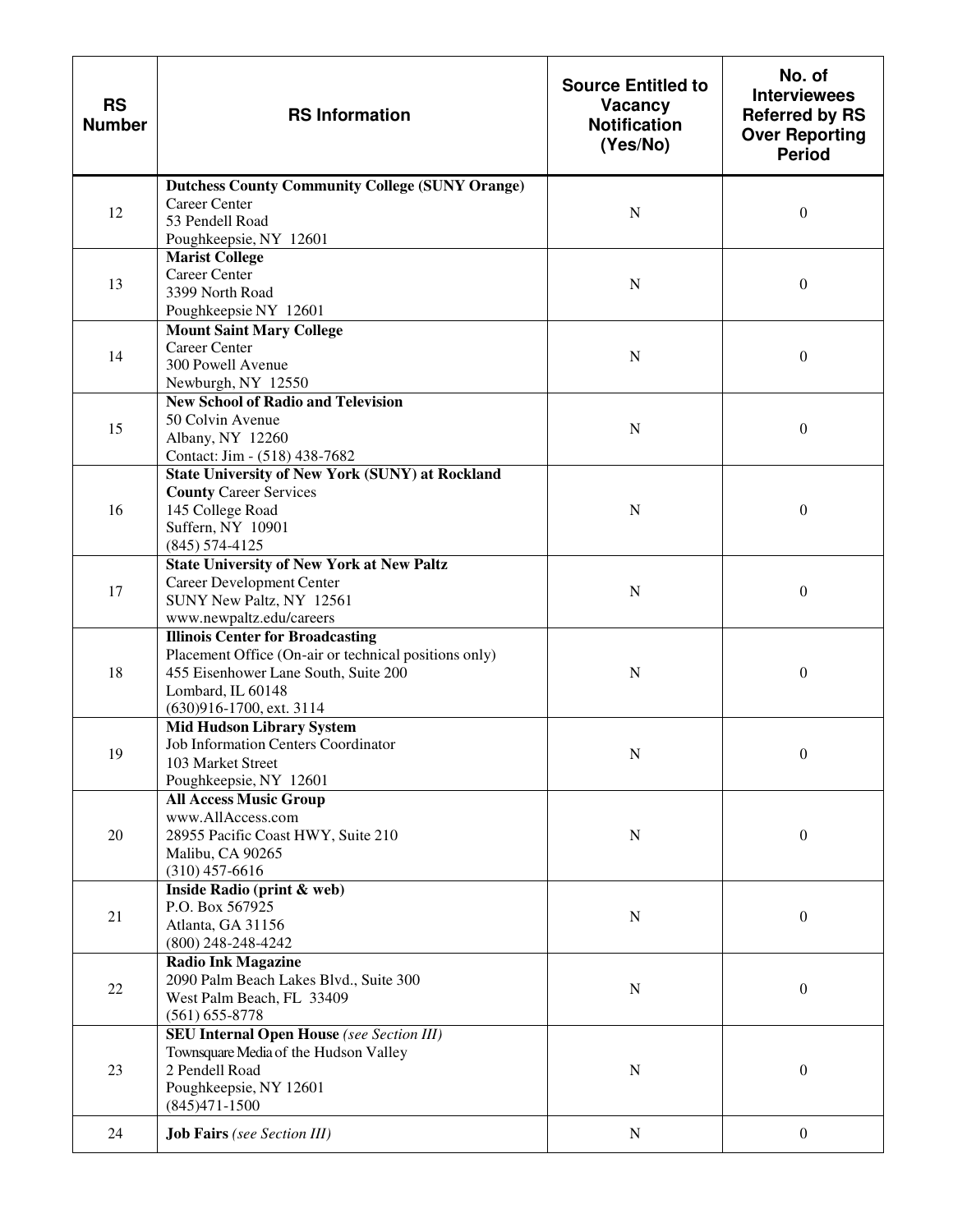| <b>RS</b><br><b>Number</b>                     | <b>RS Information</b>                                      | <b>Source Entitled</b><br>to Vacancy<br><b>Notification</b><br>(Yes/No) | No. of<br><b>Interviewees</b><br><b>Referred by RS</b><br><b>Over Reporting</b><br><b>Period</b> |
|------------------------------------------------|------------------------------------------------------------|-------------------------------------------------------------------------|--------------------------------------------------------------------------------------------------|
| 25                                             | <b>On-Air Announcements</b> (one or more SEU stations)     | N                                                                       | $\Omega$                                                                                         |
| 26                                             | <b>Station Website Postings</b> (one or more SEU stations) | N                                                                       | 7                                                                                                |
| 27                                             | <b>Internal Postings</b> (local and corporate-wide)        | N                                                                       | $\Omega$                                                                                         |
| 28                                             | <b>Word-of-Mouth Referral</b>                              | N                                                                       | $\Omega$                                                                                         |
| 29                                             | Walk-In/Self-Referral                                      | N                                                                       |                                                                                                  |
| 30                                             | <b>Employee Referrals</b>                                  | N                                                                       |                                                                                                  |
| <b>TOTAL INTERVIEWEES OVER 12-MONTH PERIOD</b> |                                                            | 31                                                                      |                                                                                                  |